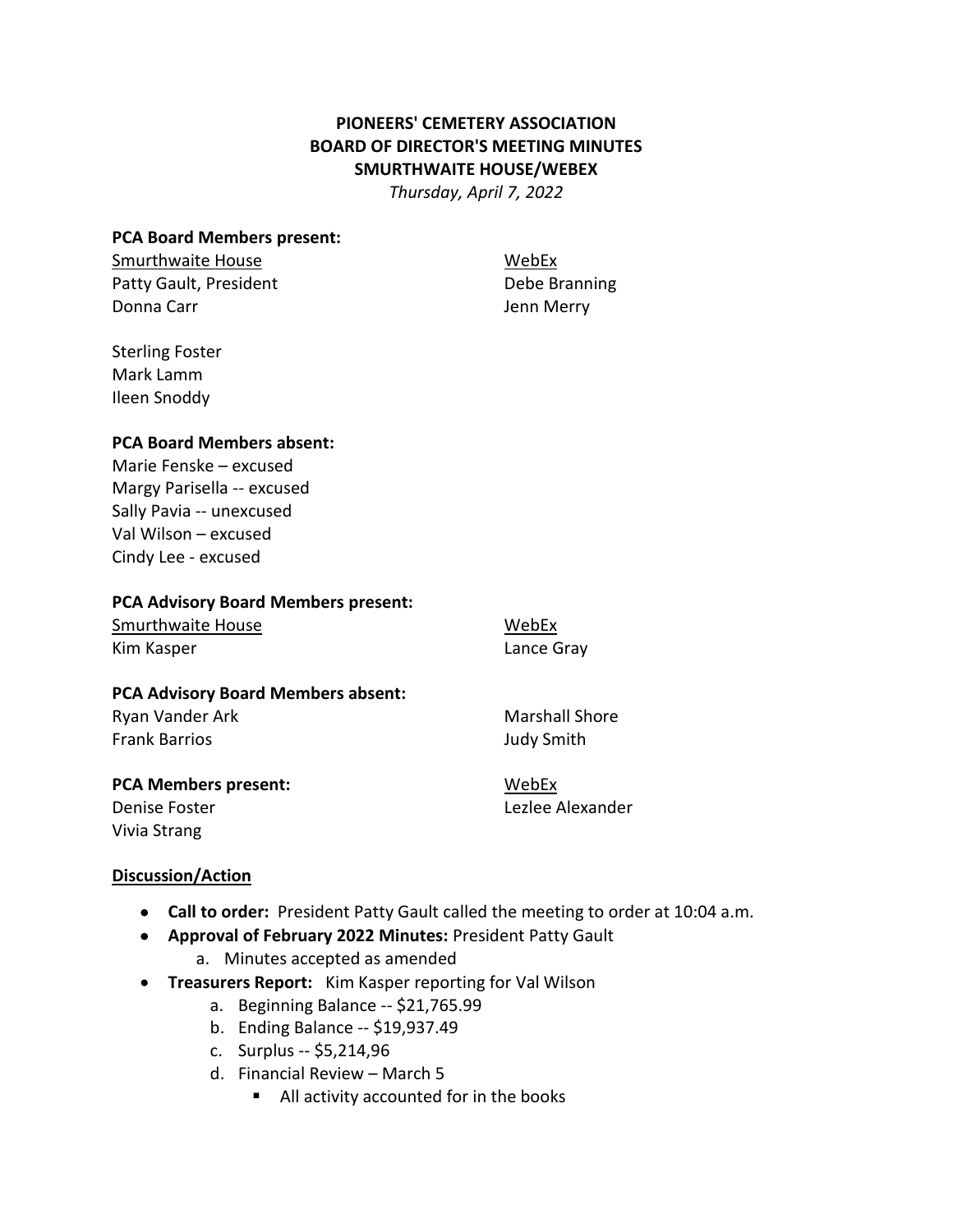■ Grant funds need adjustment to process for expenditures

## **OLD BUSINESS**

- **Nominating Committee:** Patty Gault
	- a. Nominating Committee will consist of the following
		- Cindy Lee
		- Jenn Merry
		- Ed Dobbins
		- Kim Kasper
		- Ileen Snoddy
	- b. This committee will only be active for elections until the end of the year voting
	- c. Discussion: Sterling Foster asked how the committee was selected
		- Patty requested Cindy Lee to put together volunteers during last Board meeting for Board approval
		- **Motion:** Motion by Donna Carr that a nominating committee be created to identify nominees for the November PCA Board election, seconded by Mark Lamm
			- **Motion carried**
- **Memorial Day Activities:** Sterling Foster
	- a. Tentative Time 9 am- 2 pm
	- b. Val sent an email to past participants inquiring if they would like to be involved this year
		- Have not heard back from anyone as of this meeting
	- c. Open House type activity and flags will be placed on Veterans graves only in the Porter and Rosedale cemeteries
	- d. Volunteers are needed
	- e. Flags left by Mason DeMolay have been picked up and can be used
- **Art Walk:** Kim Kasper reporting for Val Wilson
	- a. Various authors gave presentations in the House
	- b. Mourning photos were well received by the viewing public
	- c. Refreshments were served
	- d. 13 guests
		- \$265.00 was raised at the event
	- e. Many nice comments and we will build on this event for next year
- **Eagle Scout Project:** Sterling Foster
	- a. Scouts did a wonderful job repairing/painting the benches
	- b. Date to be determined to paint the metal on the benches as summer is coming and a different paint needs to be utilized
- **Quarterly meeting with City of Phoenix (Joe Diaz):** Patty Gault
	- a. Vault assessment has not yet been received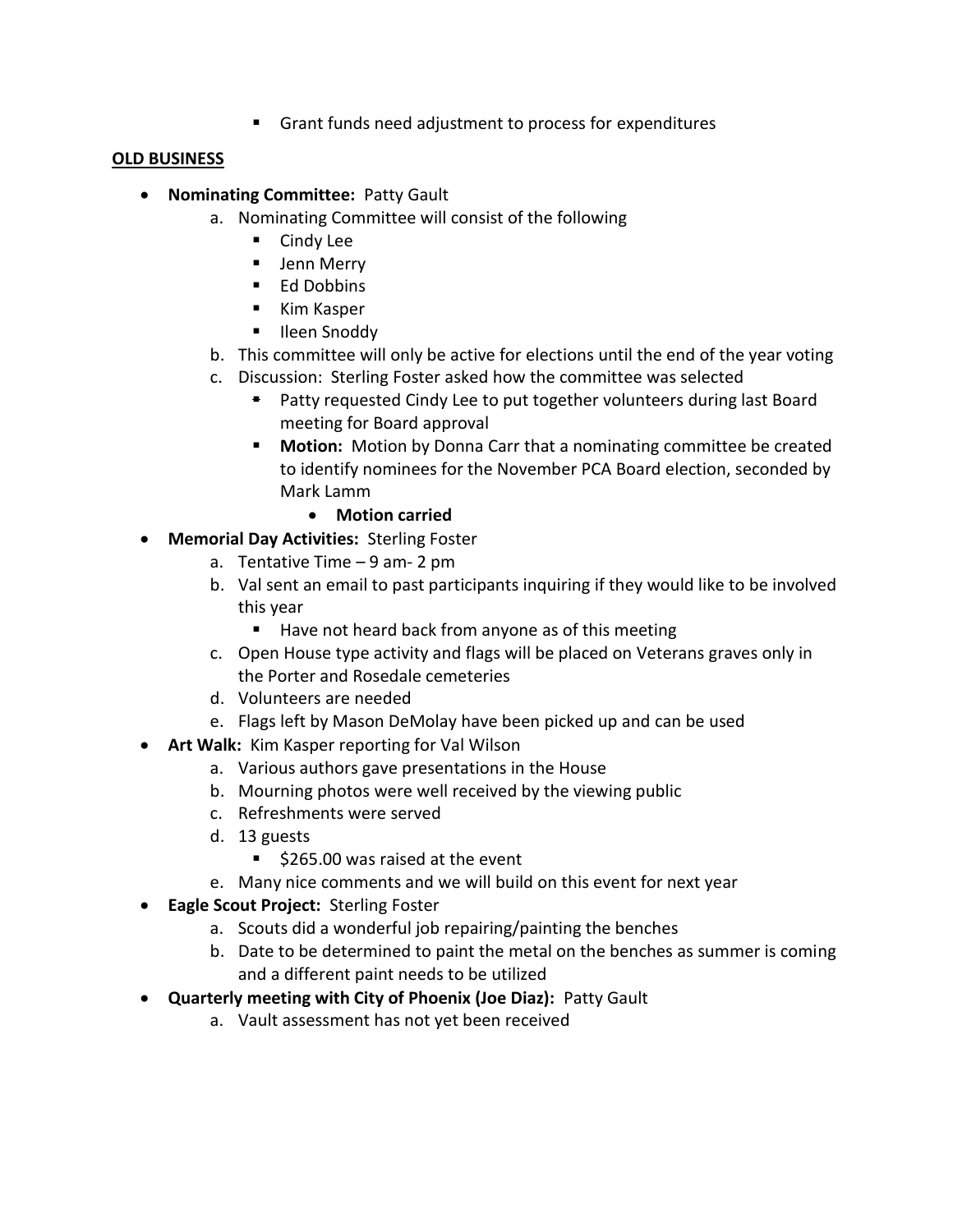## **NEW BUSINESS**

- **Sotello/Heard Cemetery:** Mark Lamm
	- **a.** 400-unit housing by Trellis will be constructed near the cemetery
		- Construction is set to begin in 2-3 months
		- A wall is being built between the housing units and the cemetery
- **Signage Add-ins:** Sterling Foster
	- a. Pepper Tree Lane original entrance on south side
		- Signage explaining Pepper Tree Lane name
		- **Discussion:** Should the PCA Board pursue the signage with the help of the City of Phoenix who will supply the signs
		- **Motion**: Motion by Sterling to install two Peppertree Lane signs to Masons Cemetery.

# **Motion Carried**

- **Cenotaph:** Sterling Foster
	- a. Currently there are 40 with room for a total of 150
	- b. Should another area be needed for future growth there is an area located on the southside entrance
	- c. More discussion is needed as to future needs
- **Frank B. Moss Marker:** Sterling Foster
	- a. There was at one time something possibly decorative or group affiliation on top of his marker
	- b. Possibly place some type of plaque in the spot as he was an important Phoenician
	- c. **Discussion:** Donna Carr suggested we reach out to Tim Kovacs with the Fire Museum to see if they might know or have an image of his marker. The Fire Museum also wanted to open discussion regarding a firefighter Cenotaph at the cemetery. Vivia Strang cautioned several items including cost, design process as the cemetery is listed on the National Register
- **CAR Plaque (Children of the American Revolution):** Sterling Foster
	- a. Needs attention
	- b. Sterling and Lezlee will discuss off-line
- **Polar Engraving:** Donna Carr
	- **a. Discussion:** Donna Carr inquired about the 5 markers PCA is awaiting. It has been less than 3 weeks since the order was placed. Patty will ask Val if the check has cleared and then touch base with Polar Engraving
- **Events:** Patty Gault
	- **a.** Brooch Making Open House has been moved to May 1 due to street closures around the cemetery
	- **b.** Jacob Waltz Fundraising Event
		- Ileen Snoddy presented an opportunity to collaborate with the Superstition Mountain Historical Museum for a Jacob Waltz event in October 2022. Ileen will work on more specifics and a committee with the 2 institutions should be formed